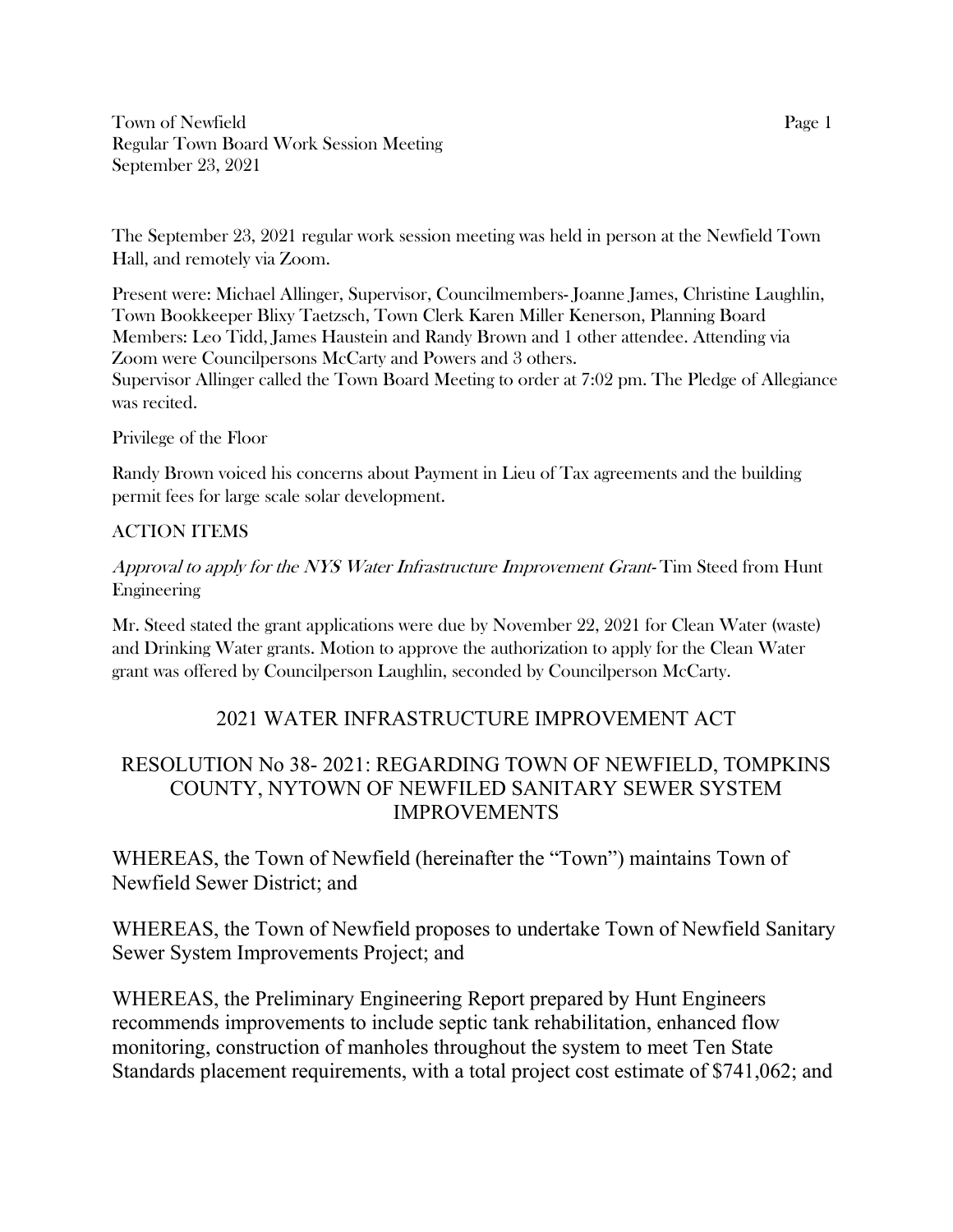Town of Newfield Page 2 Regular Town Board Work Session Meeting September 23, 2021

WHEREAS, the Town of Newfield is seeking financial assistance through the 2021 NYS Environmental Facilities Corporation's Water Infrastructure Improvement Act Program; and

WHEREAS, the grant application requires that the applicant adopt a resolution that authorizes: the undertaking of the project and the maximum total cost of the project; expenditures for the project, including identification of any non-municipal source of funds; obligation of funds necessary to meet any required local match, including any cash and/or in-kind services; and when applicable, the submission of an application for financial assistance. The resolution must also designate a representative of the applicant who is authorized to sign the funding agreement with EFC and any associated documents.

NOW, THEREFORE, BE IT:

RESOLVED that the Town Board of the Town of Newfield authorizes the undertaking of the Project and the maximum total cost of the project \$741,062; and when applicable, the submission of an application for financial assistance; and

RESOLVED that the Town of Newfield authorizes preparation and submission of an application for grant funding under the NYS Environmental Facilities Corporation's Water Infrastructure Improvement Act Program on behalf of the Town of Newfield; and

RESOLVED that the Town Supervisor is authorized to execute a Grant Agreement with the NYS Environmental Facilities Corporation and any and all other contracts, documents and instruments necessary to bring about the Project and to fulfill the Town's obligations under the Water Infrastructure Improvement Act Grant Agreement; and

RESOLVED that the Town Supervisor is authorized to execute expenditures for the Project under the NYS Environmental Facilities Corporation's Water Infrastructure Improvement Act Program on behalf of the Town of Newfield.

This resolution shall take effect immediately.

Vote: AYES 5 Allinger, James, Laughlin, McCarty and Powers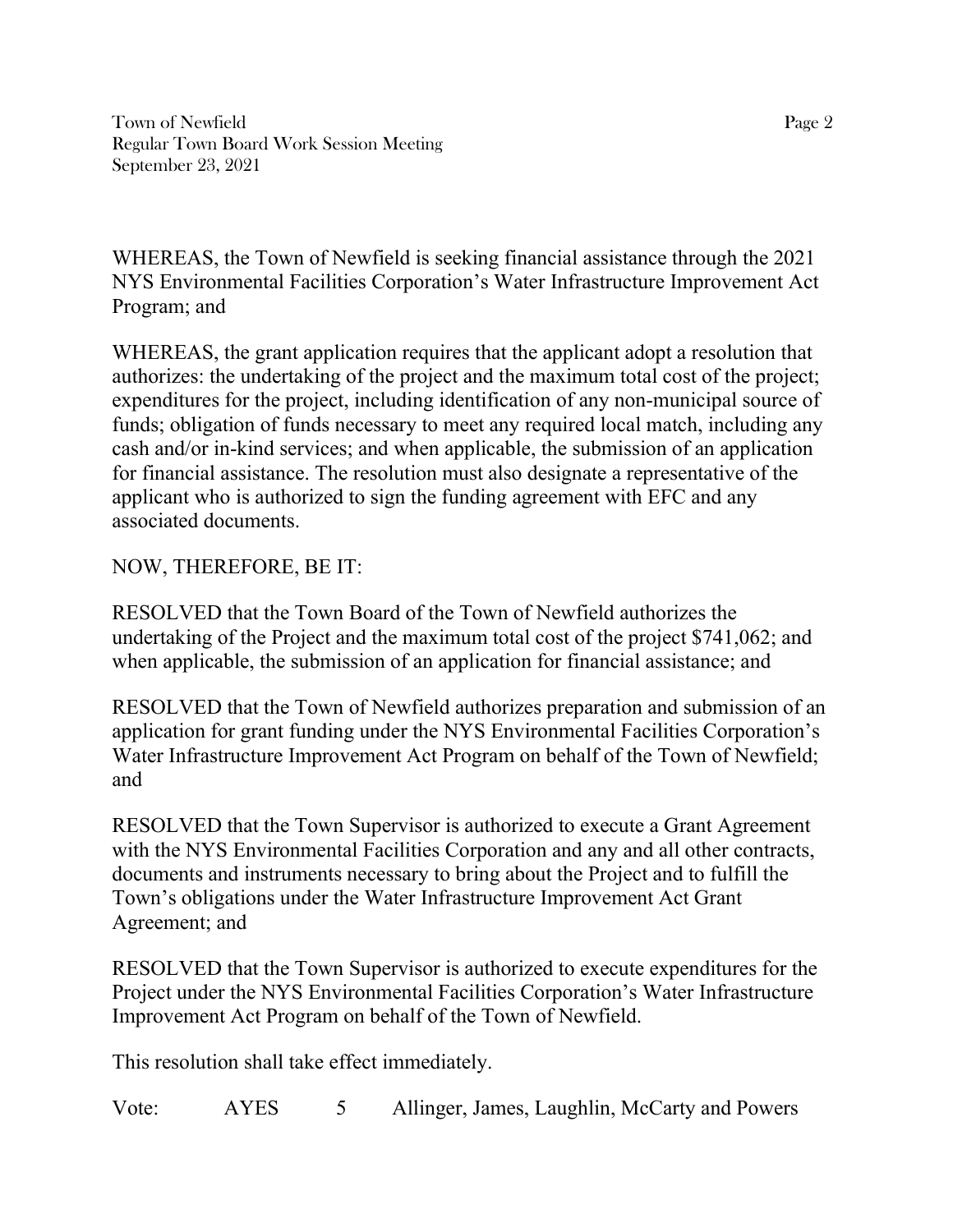Town of Newfield Page 3 Regular Town Board Work Session Meeting September 23, 2021

## $NAY$  0

Carried

Motion to approve the authorization to apply for the Drinking Water Source Supply grant was offered by Councilperson Laughlin, seconded by Councilperson Powers.

#### 2021 WATER INFRASTRUCTURE IMPROVEMENT ACT

### RESOLUTION No 39-2021 REGARDING

### TOWN OF NEWFIELD, TOMPKINS COUNTY, NY

### TOWN OF NEWFILED DRINKING WATER SOURCE SUPPLY

WHEREAS, the Town of Newfield (hereinafter the "Town") maintains Town of Newfield Municipal Water System; and

WHEREAS, the Town of Newfield proposes to undertake Town of Newfield Drinking Water Source Supply Project; and

WHEREAS, the Preliminary Engineering Report prepared by Hunt Engineers recommends securing a new water source and watermain replacement, with a total project cost estimate of \$4,348,121; and

WHEREAS, the Town of Newfield is seeking financial assistance through the 2021 NYS Environmental Facilities Corporation's Water Infrastructure Improvement Act Program; and

WHEREAS, the grant application requires that the applicant adopt a resolution that authorizes: the undertaking of the project and the maximum total cost of the project; expenditures for the project, including identification of any non-municipal source of funds; obligation of funds necessary to meet any required local match, including any cash and/or in-kind services; and when applicable, the submission of an application for financial assistance. The resolution must also designate a representative of the applicant who is authorized to sign the funding agreement with EFC and any associated documents.

NOW, THEREFORE, BE IT: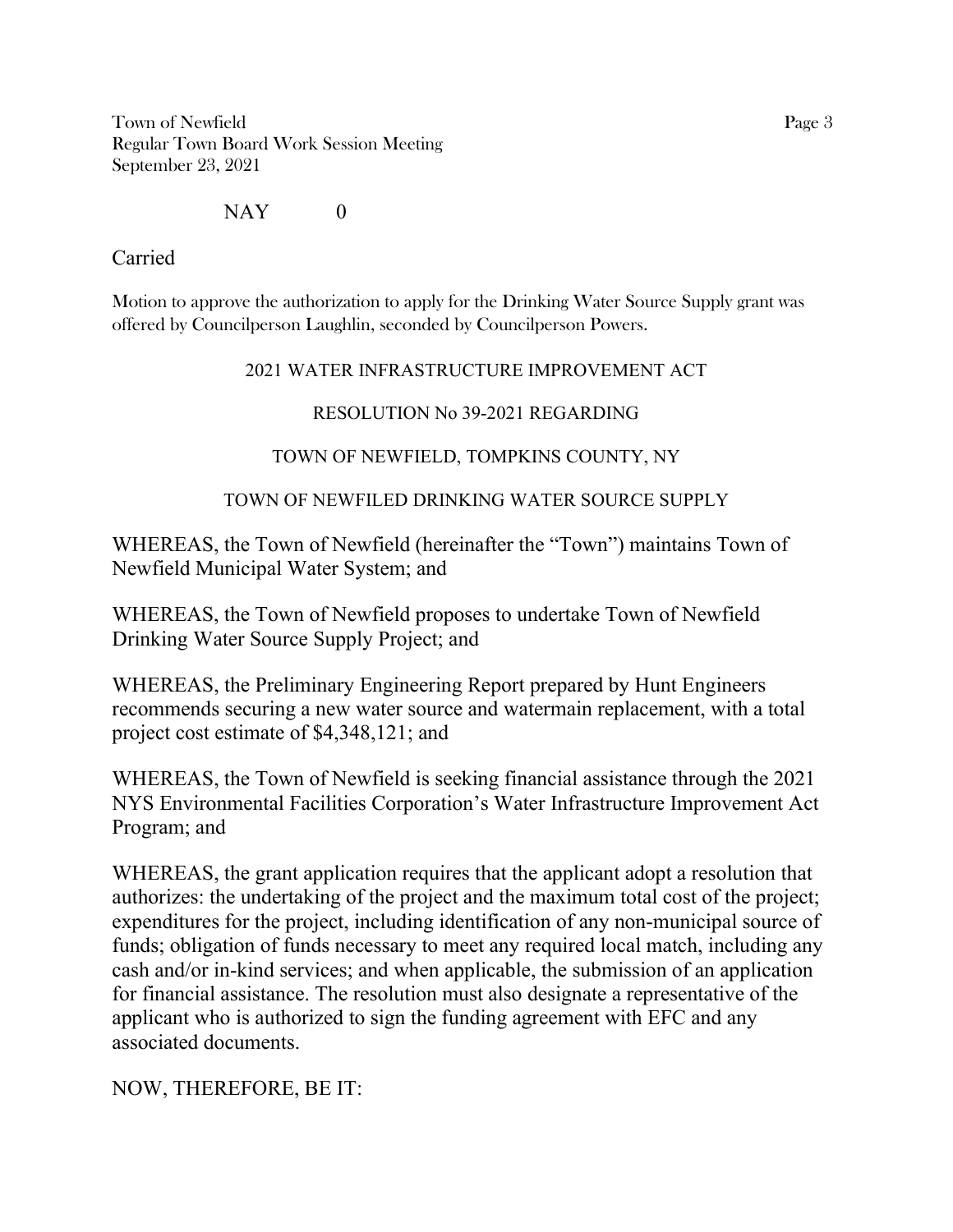Town of Newfield Page 4 Regular Town Board Work Session Meeting September 23, 2021

RESOLVED that the Town Board of the Town of Newfield authorizes the undertaking of the Project and the maximum total cost of the project \$4,348,121; and when applicable, the submission of an application for financial assistance; and

RESOLVED that the Town of Newfield authorizes preparation and submission of an application for grant funding under the NYS Environmental Facilities Corporation's Water Infrastructure Improvement Act Program on behalf of the Town of Newfield; and

RESOLVED that the Town Supervisor is authorized to execute a Grant Agreement with the NYS Environmental Facilities Corporation and any and all other contracts, documents and instruments necessary to bring about the Project and to fulfill the Town's obligations under the Water Infrastructure Improvement Act Grant Agreement; and

RESOLVED that the Town Supervisor is authorized to execute expenditures for the Project under the NYS Environmental Facilities Corporation's Water Infrastructure Improvement Act Program on behalf of the Town of Newfield.

This resolution shall take effect immediately.

| Vote |                              | AYES 5 Allinger, James, Laughlin and Powers |
|------|------------------------------|---------------------------------------------|
|      | NAY NATIONAL SEPTEMBER 1997. |                                             |

Carried

*Adoption of SEQRA Lead Agency Resolutions*

*Motion to approve Resolution No. 40-2021 was offered by Councilperson James, seconded by Councilperson Laughlin.*

RESOLUTION No 40-2021 WITH REFERENCE TO THE PROPOSED

TOWN OF NEWFIELD, TOMPKINS COUNTY, NY

TOWN OF NEWFILED DRINKING WATER SOURCE SUPPLY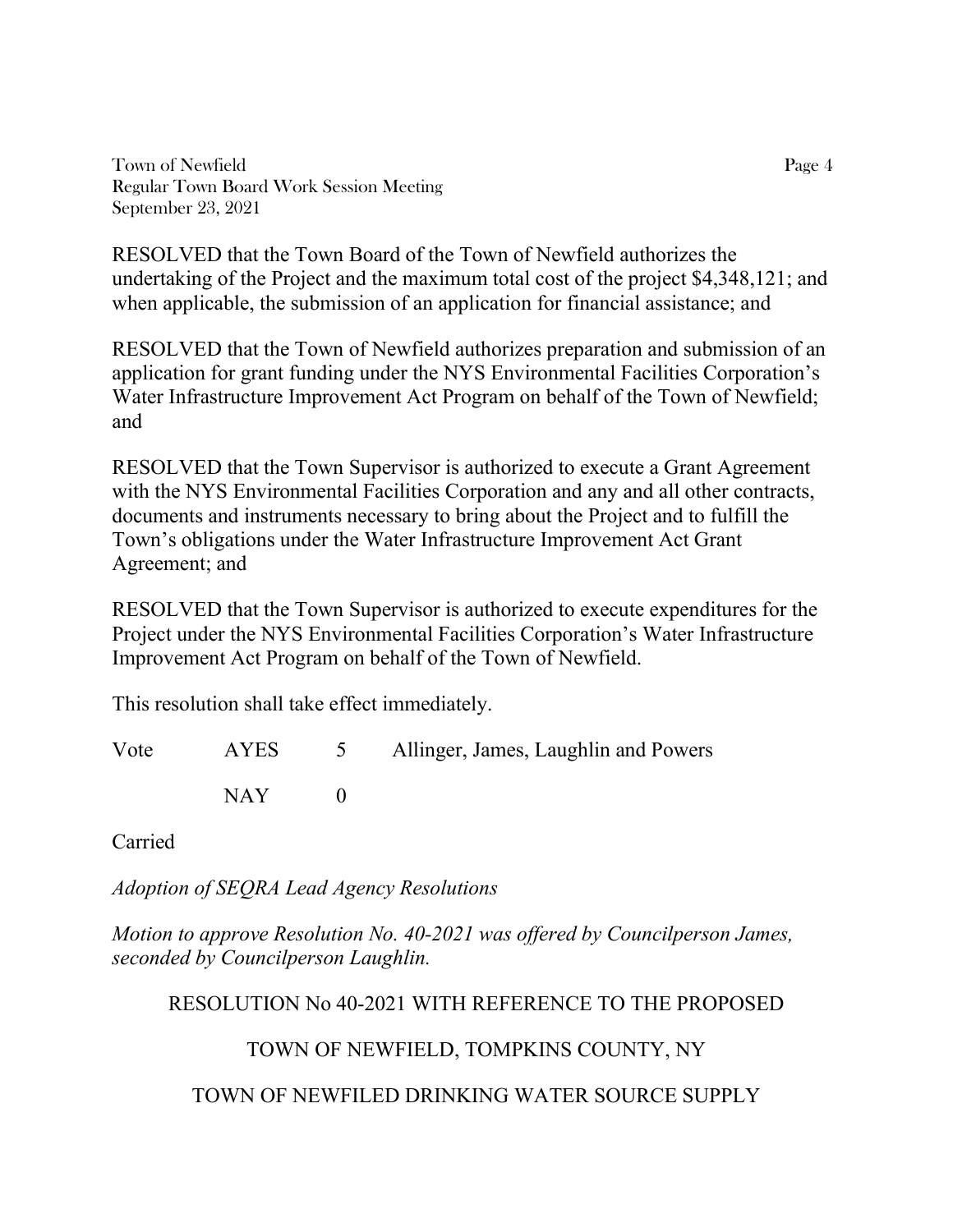Town of Newfield Page 5 Regular Town Board Work Session Meeting September 23, 2021

# STATE ENVIRONMENTAL QUALITY REVIEW ACT (SEQRA)

# LEAD AGENCY ESTABLISHEMENT

WHEREAS, the Town of Newfield (hereinafter the "Town") proposes to undertake Town of Newfield Drinking Water Source Supply Project; and

WHEREAS, Preliminary Engineering Report prepared by Hunt Engineers recommends securing a new water source and replacement of asbestos cement pipe to ensure reliability in the source and distribution system; and

WHEREAS, the proposed new improvements consist of non-agricultural use in one or more Agricultural Districts formed under provisions of NYS Agriculture and Markets law; and

WHEREAS, various regulatory, funding and public approvals will be needed in the planning and development of the proposed improvement projects:

# NOW, THEREFORE, LET IT BE RESOLVED THAT:

1. The District Board of the Town of Newfield determines pursuant to Article 8 of the Environmental Conservation Law and the regulations contained in 6 NYCRR Part 617, hereafter called SEQRA, that the proposed project is a Type I Action under SEQRA Section and reference, and therefore a Full Environment Assessment Form (FEAF) must be prepared.

2. The Town Board declares its intent to establish itself as lead agency in the coordinated review of this action;

3. The Town Supervisor or agent of the Town shall notify all Involved Agencies of the Town's intention to designate itself lead agency.

4. A coordinated review will be performed.

5. This resolution shall take effect immediately.

Vote AYES 5 Allinger, James, Laughlin and Powers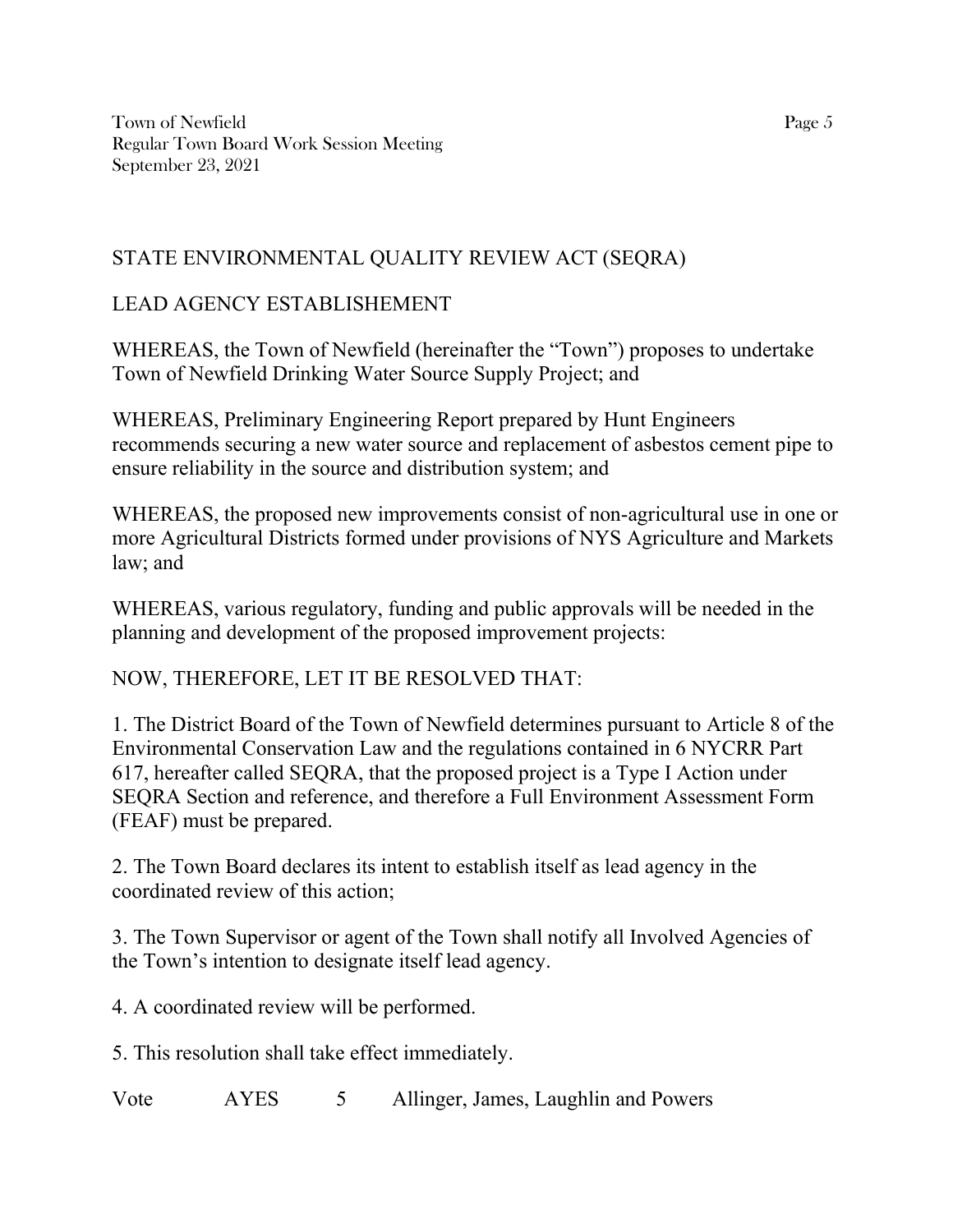Town of Newfield Page 6 Regular Town Board Work Session Meeting September 23, 2021

### NAY 0

Carried

Motion to approve Resolution No. 41-2021was offered by Councilperson Powers, seconded by Councilperson McCarty

## RESOLUTION NO 41- 2021 WITH REFERENCE TO THE PROPOSED

# TOWN OF NEWFIELD, TOMPKINS COUNTY, NY

# TOWN OF NEWFILED SANITARY SEWER SYSTEM IMPROVEMENTS

# STATE ENVIRONMENTAL QUALITY REVIEW ACT (SEQRA)

LEAD AGENCY ESTABLISHEMENT

WHEREAS, the Town of Newfield (hereinafter the "Town") proposes to undertake Town of Newfield Sanitary Sewer System Improvements Project; and

WHEREAS, Preliminary Engineering Report prepared by Hunt Engineers recommends improvements to include septic tank rehabilitation, enhanced flow monitoring, construction of manholes throughout the system to meet Ten State Standards placement requirements; and

WHEREAS, various regulatory, funding and public approvals will be needed in the planning and development of the proposed improvement projects:

NOW, THEREFORE, LET IT BE RESOLVED THAT:

1. The District Board of the Town of Newfield determines pursuant to Article 8 of the Environmental Conservation Law and the regulations contained in 6 NYCRR Part 617, hereafter called SEQRA, that the proposed project is an Unlisted Action under SEQRA Section and reference, and therefore a Full Environment Assessment Form (FEAF) must be prepared.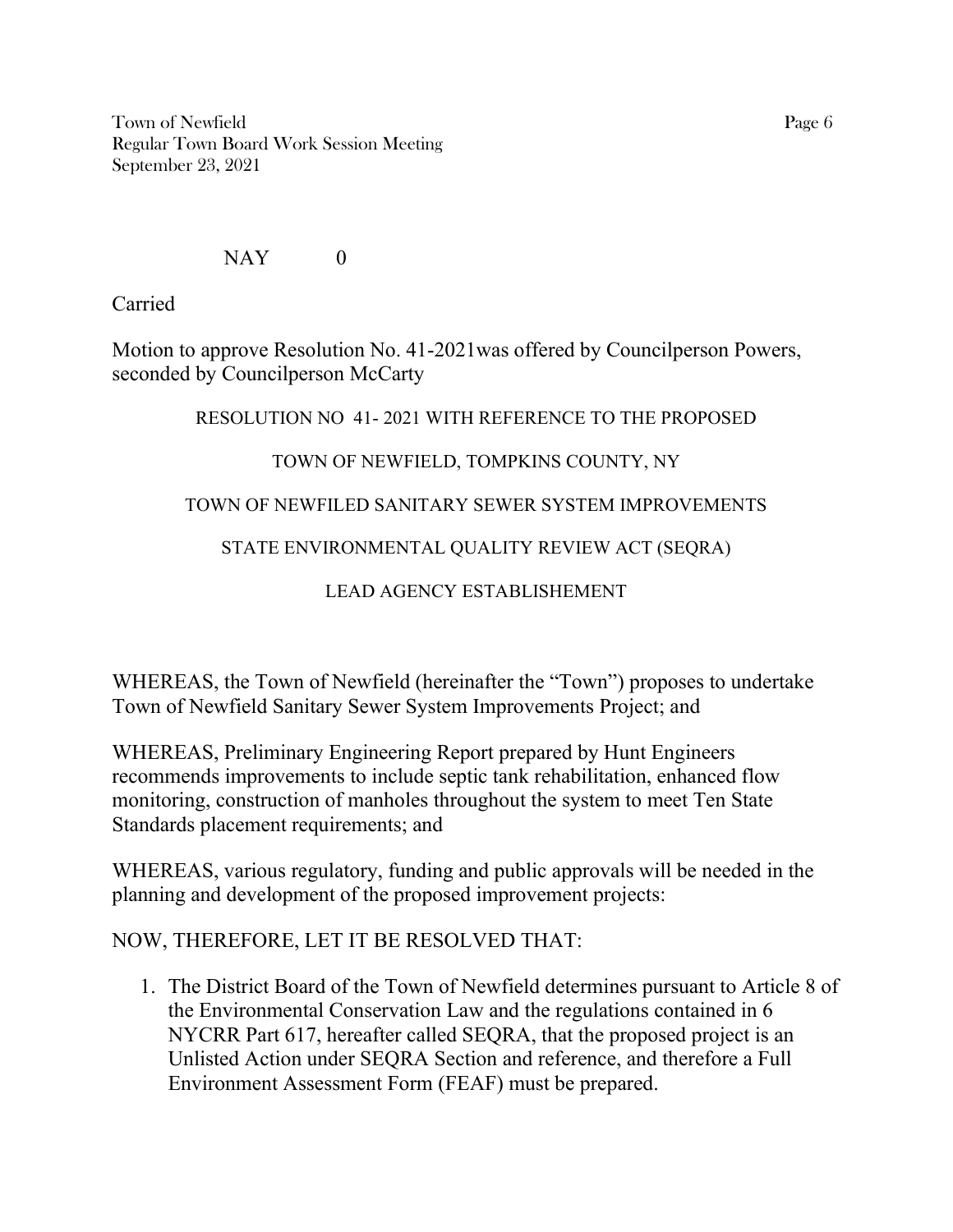Town of Newfield Page 7 Regular Town Board Work Session Meeting September 23, 2021

2. The Town Board declares its intent to establish itself as lead agency in the coordinated review of this action;

3. The Town Supervisor or agent of the Town shall notify all Involved Agencies of the Town's intention to designate itself lead agency.

4. A coordinated review will be performed.

5. This resolution shall take effect immediately.

| Vote | <b>AYES</b> | Allinger, James, McCarty, Laughlin and Powers |
|------|-------------|-----------------------------------------------|
|      | NAY -       |                                               |

Carried.

Local Law No. 4 of 2021- Solar Energy Systems and Battery Energy Storage Systems

Motion to adopt proposed Local Law No. 4 of 2021 Solar Energy Systems and Battery Energy Storage Systems, seconded by Councilperson McCarty.

| Vote | AYES  | Allinger, James, McCarty, Laughlin and Powers |
|------|-------|-----------------------------------------------|
|      | NAY - |                                               |

Carried.

### OLD BUSINESS

Re-Vote on Stretch Law (due to mis-communication about filing with DOS, Division of Corporations)

Motion was offered to affirm the adoption of the NY Stretch Law by Councilperson Powers, Seconded by Councilperson McCarty.

| Vote | <b>AYES</b> | Allinger, James, McCarty and Powers |
|------|-------------|-------------------------------------|
|      | NAY         | Laughlin                            |

Carried.